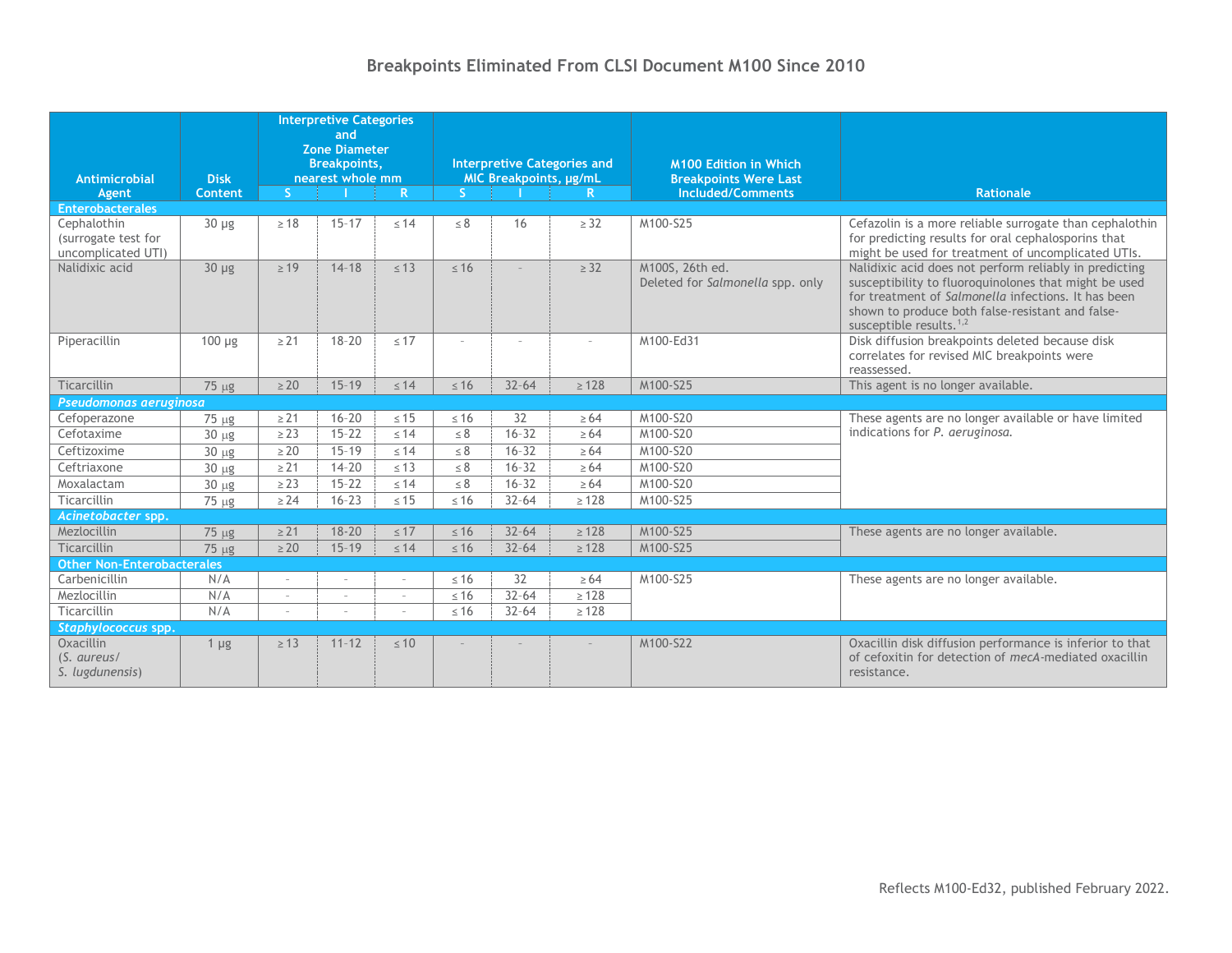#### **Antimicrobial Agent Disk Content Interpretive Categories and Zone Diameter Breakpoints, nearest whole mm Interpretive Categories and MIC Breakpoints, µg/mL M100 Edition in Which Breakpoints Were Last S I R S I R Included/Comments Rationale** *Staphylococcus* **spp. (Continued)** Amoxicillinclavulanate  $20/10 \mu g$   $\geq 20$  –  $\leq 19$   $\leq 4/2$  –  $\geq 8/4$  M100-S22 There are limited data available to demonstrate the predictive value of testing these β-lactam agents against staphylococci. Consequently, susceptibility results for antistaphylococcal β-lactams other than penicillin and oxacillin (cefoxitin) are best determined by deducing results from testing penicillin and oxacillin (cefoxitin). An exception is for ceftaroline, which must be tested if ceftaroline results are requested.<sup>3</sup> Ampicillinsulbactam 10/10  $\mu$ g ≥ 15 12-14 ≤ 11 ≤ 8/4 16/8 ≥ 32/16 Piperacillintazobactam  $100/10 \text{ µg}$   $\geq 18$  –  $\leq 17$   $\leq 8/4$  –  $\geq 16/4$ Ticarcillinclavulanate  $75/10 \text{ µg}$   $\geq 23$  –  $\leq 22$   $\leq 8/2$  –  $\geq 16/2$  $\text{Cefactor}$   $\begin{array}{|c|c|c|c|c|c|}\n\hline\n30 µg & \geq 18 & 15-17 & \leq 14 & \leq 8 & 16 & \geq 32\n\end{array}$ Cefamandole 30 µg  $\geq 18$  15–17  $\leq 14$   $\leq 8$  16  $\geq 32$  $\textsf{Cefazolin}$   $\begin{array}{|l|c|c|c|c|c|}\n\hline\n30 µg & \geq 18 & 15-17 & \leq 14 & \leq 8 & 16 & \geq 32\n\end{array}$  $\textsf{Cefepime}$   $\qquad \qquad \mid \quad 30 \text{ }\mu\text{g} \quad \mid \quad \text{≥}18 \quad \mid \quad 15\text{--}17 \quad \mid \quad \text{≤}14 \quad \mid \quad \text{≤}8 \quad \mid \quad \text{16} \quad \mid \quad \quad \text{≥}32$ Cefdinir 5 g ≥ 20 17–19 ≤ 16 ≤ 1 2 ≥ 4 Cefmetazole  $\begin{array}{|c|c|c|c|c|}\n\hline\n30 & \mu g &\geqslant 16 &\mid 13-15 &\leqslant 12 &\mid &\leqslant 16 &\mid & 32 &\mid &\geqslant 64\n\hline \end{array}$ Cefonicid  $\begin{array}{|c|c|c|c|c|c|}\n\hline\n30 \text{ µg} &\mbox{≥} 18 &\mbox{15--17} &\mbox{≤} 14 &\mbox{≤} 8 &\mbox{16} &\mbox{≥} 32\n\hline \end{array}$ Cefoperazone 75 µg  $\ge 21$  16–20 ≤ 15 ≤ 16 32 ≥ 64  $\textsf{Cefotaxime}$   $\textsf{30 }\mu\textsf{g}$   $\textsf{≥}\,23$   $\textsf{15-22}$   $\textsf{≤}\,44$   $\textsf{≤}\,8$   $\textsf{≤}\,16$ -32  $\textsf{≤}\,264$  $\text{Cefotetan}$   $\begin{array}{|c|c|c|c|c|c|}\n\hline\n30 µg & \geq 16 & 13-15 & \leq 12 & \leq 16 & 32 & \geq 64\n\end{array}$ Cefpodoxime 10 ug  $\geq 21$  18–20 ≤ 17  $\leq 2$  4 ≥ 8 Cefprozil 30 g ≥ 18 15–17 ≤ 14 ≤ 8 16 ≥ 32 Ceftazidime 30 g ≥ 18 15–17 ≤ 14 ≤ 8 16 ≥ 32  $\textsf{Cefitzoxime}$   $\begin{array}{|c|c|c|c|c|c|}\n\hline\n30 µg & & \geq 20 & 15-19 & \leq 14 & \leq 8 & 16-32 & \geq 64\n\hline\n\end{array}$ Ceftriaxone 30 g ≥ 21 14–20 ≤ 13 ≤ 8 16–32 ≥ 64 Cefuroxime (oral) 30 µg  $\ge 23$  15–22 ≤ 14 ≤ 4 8–16 ≥ 32 Cefuroxime (parenteral) 30 g ≥ 18 15–17 ≤ 14 ≤ 8 16 ≥ 32 Cephalothin 30 g  $\geq 18$  15–17  $\leq 14$   $\leq 8$  16  $\geq 32$ Loracarbef 30 g ≥ 18 15–17 ≤ 14 ≤ 8 16 ≥ 32 Moxalactam 30 g ≥ 23 15–22 ≤ 14 ≤ 8 16–32 ≥ 64 Doripenem  $\vert$  10 µg  $\vert$  ≥ 30  $\vert$  −  $\vert$  −  $\vert$  ≤ 0.5  $\vert$  −  $\vert$  − Ertapenem 10 g ≥ 19 16–18 ≤ 15 ≤ 2 4 ≥ 8 Imipenem | 10 µg | ≥16 14-15 | ≤13 | ≤4 8 ≥16 Meropenem 1  $10 \mu g$  ≥ 16 14-15 ≤ 13 ≤ 4 8 ≥ 16 Amikacin 30 g ≥ 17 15-16 ≤ 14 ≤ 16 32 ≥ 64 M100, 27th ed. According to current guidelines, if an aminoglycoside is warranted, only gentamicin in combination with another active drug should be used for treatment of methicillin-resistant staphylococcal infections; none of these other aminoglycosides should be considered. Kanamycin 30 µg ≥ 18 14-17 ≤ 13 ≤ 16 32 ≥ 64 Netilmicin | 30 µg | ≥15 | 13-14 | ≤12 | ≤8 | 16 | ≥32 Tobramycin 10 µg  $\ge 15$  13-14  $\le 12$   $\le 4$  8  $\ge 16$ Telithromycin 15 ug  $\geq 22$  19-21 ≤ 18 ≤ 1 2 ≥ 4 M100, 28th ed. This agent is no longer available.

## **Breakpoints Eliminated From CLSI Document M100 Since 2010**